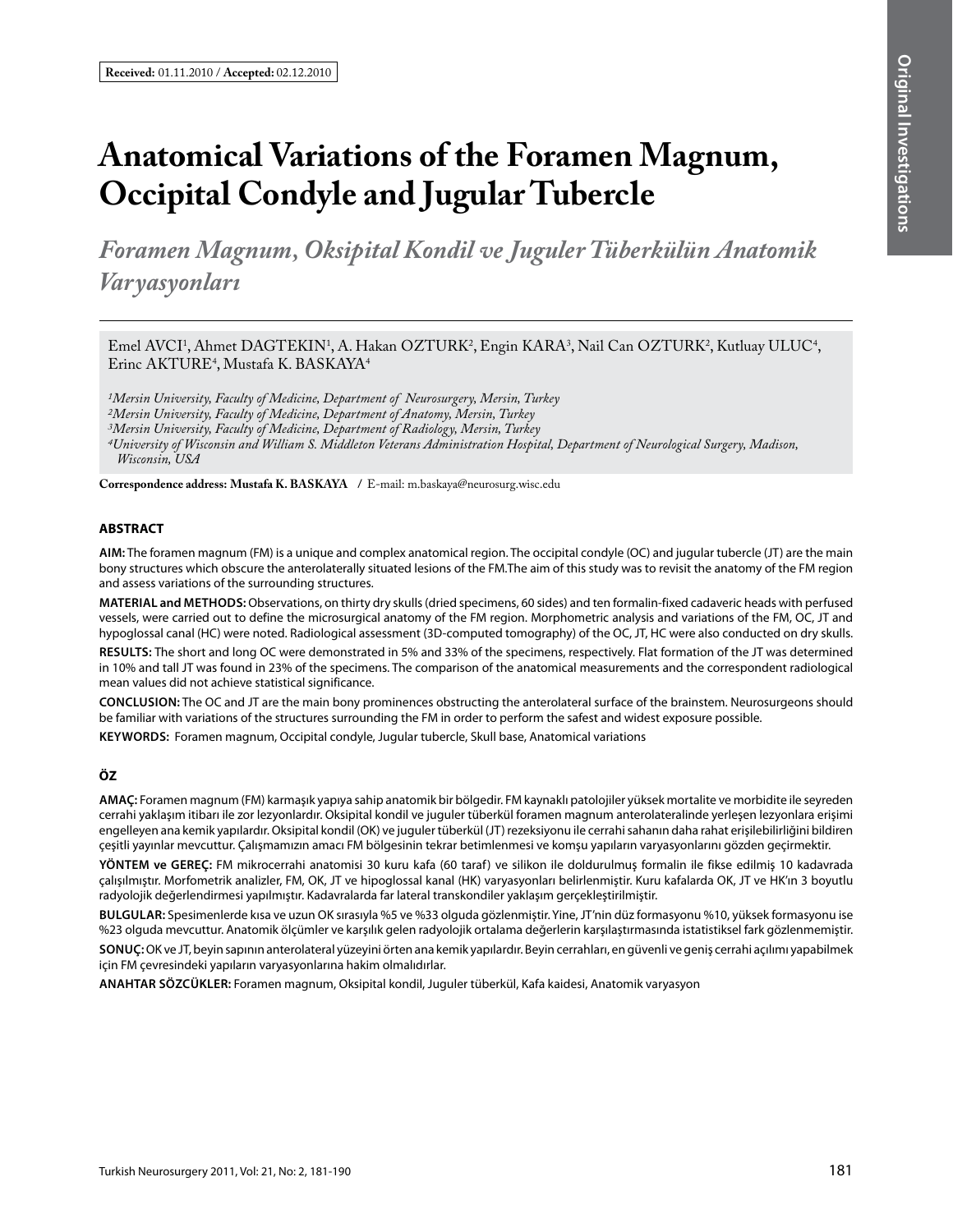# **IntroductIon**

The occipital bone can be described as being perforated by the FM with the squamous part behind the foramen, the condylar parts lateral and the basilar part in front and carries a great importance in the performance of far lateral approaches due to its localization and the foramina of this region. The anterolateral aspect of the FM is one of the deepest and most complex areas of the skull base. Exposure of intra- or extra-dural lesions involving the FM and brainstem poses a significant surgical challenge for neurosurgeons since the FM is covered by thick bony prominences where many cranial nerves or vascular structures pass through. Advances in skull base approaches (far lateral transcondylar and its modifications) have improved the angle of surgical exposure leading to better and wider access for successful surgery (2,20,22,24). However, far lateral transcondylar approaches require extensive dissection of the paravertebral muscles and vessels, in particular, the vertebral artery and removal of bony structures such as the occipital condyle (OC) and jugular tubercle (JT). These maneuvers may result in injury to the vascular structures (vertebral artery, jugular vein and bulb) and lower cranial nerves and result in craniocervical instability due to removal of the OC. Hence, neurosurgeons performing this surgery should be more familiar with the anatomy and variations of this region. Therefore, anatomical morphometric studies (2,4,6,14,15,18) and radiological investigations (17) were performed to contribute to the knowledge of this area. Both radiological and complementary anatomical investigations were also reported in the related literature (12). It is still imperative to have both radiological and anatomical measurements and the comparison of the findings to contribute for the better delineation of this subject. In the present study, we revisited the anatomy of the FM region, in particular its variations, which may affect the surgical route taken to perform lesions involving this region.

#### **MATERIAL and METHODS**

Ten formalin-fixed human cadaver heads (eight man, two woman; age range 23-68 years) were injected with colored silicone. Far lateral transcondylar approaches were performed bilaterally (20 sides) and microsurgical anatomical dissections were made under operative microscopic illumination and magnification (Leica, Wild M 695 surgical microscope, x 3 to x 40). The following measurements in the region of the FM were carried out on 30 dry skull (60 sides) with digital calipers. The information regarding the exact age and the gender of the dry skulls that are taken from the archives of the Mersin University Medical Faculty Department of Anatomy is not known.

Anatomical Measurements: 1) The length and width of the OC, 2) the length, width and height of the JT 3) transverse and anteroposterior diameters of the FM, and the FM index which was calculated by dividing the anteroposterior diameter by the transverse diameter of the FM 4) protrusion of the OC into the FM, 5) presence of posterior condylar foramen, 6) septation of the HC, 7) distance of the HC from the posterior border of the OC, 8) distance of posterior border of the OC from opisthion and distance of anterior border of OC from basion.

Radiological Measurements: Measurements were done (60 sides) similar to the anatomic bone assessments with axial, sagittal and coronal scans (Toshiba scanner; Aquillion 64 detectors, with technical parameters included 0.5 mm thick slices, 0.3 mm interval, FOV: 240mm, matrix: 512x512, pixel size: 0.46 mm, 230 mA, 120 kV). Scanning data were transferred to a work station with 3D visualization software (Silicon Graphics; Vitrea, Minneapolis, MN). We did not have a scanning arrangement at the beginning of imaging. We did our best to have the imaging views as symmetrical as possible by placing the skulls in a very careful manner in the gantry. After the establishment of the symmetrical raw data, images were reformatted in the work station. The measurement points were defined on the 3D reformatted image and their correspondent arrows were confirmed on the axial, sagittal and coronal planes. The best position to get the most accurate measurement was ensured by rotating the 3D reformatted image and checking the correspondent axial, sagittal and coronal views.

Statistical Analysis: The 'Paired Samples t Test' was used to evaluate the mean differences of the measured parameters of the right and left sides. A comparison was performed between the right and left sides regarding symmetrical structures and p<0.05 was considered as statistically significant. Mean values, standard deviation and the range were all taken into consideration in the statistical analysis.

#### **RESULTS**

The average anteroposterior length and transverse diameter of the FM were found to be 34.5 mm and 29 mm, respectively. The FM index is calculated by dividing the anteroposterior length by the tranverse diameter. When the FM index is  $\geq$ 1.2, the foramen is accepted to be ovoid. An ovoid FM was found in 58% of the specimens (Figure 1A). An asymmetrical FM were found in three specimens (10%) (Figure 1B). The hypocondylar arch was present in one of the dry skulls (Figure 2), and was situated extracranially at the anterior margin of the FM. Its location ventral to the developing vertebral body, at an early embryonic stage, was reported by von Torklus and Gehle (25). The hypocondylar arch regresses and eventually disappears at birth with the exception of C1, which forms the anterior arch of the atlas. The hypocondylar arch may be retained after birth and is considered to be a manifestation of an occipital vertebra (25).

The OC protruded into the FM in 57% of the skulls examined, (Figure 3). There was no statistically significant difference in the distance between the anterior border of the OC and the basion on the right and left sides, nor was there any statistical difference in the distance between the posterior border of the OC and the opisthion on the right and left sides.

The condylar fossa was located at the posterior external surface of the condyle where the posterior condylar emissary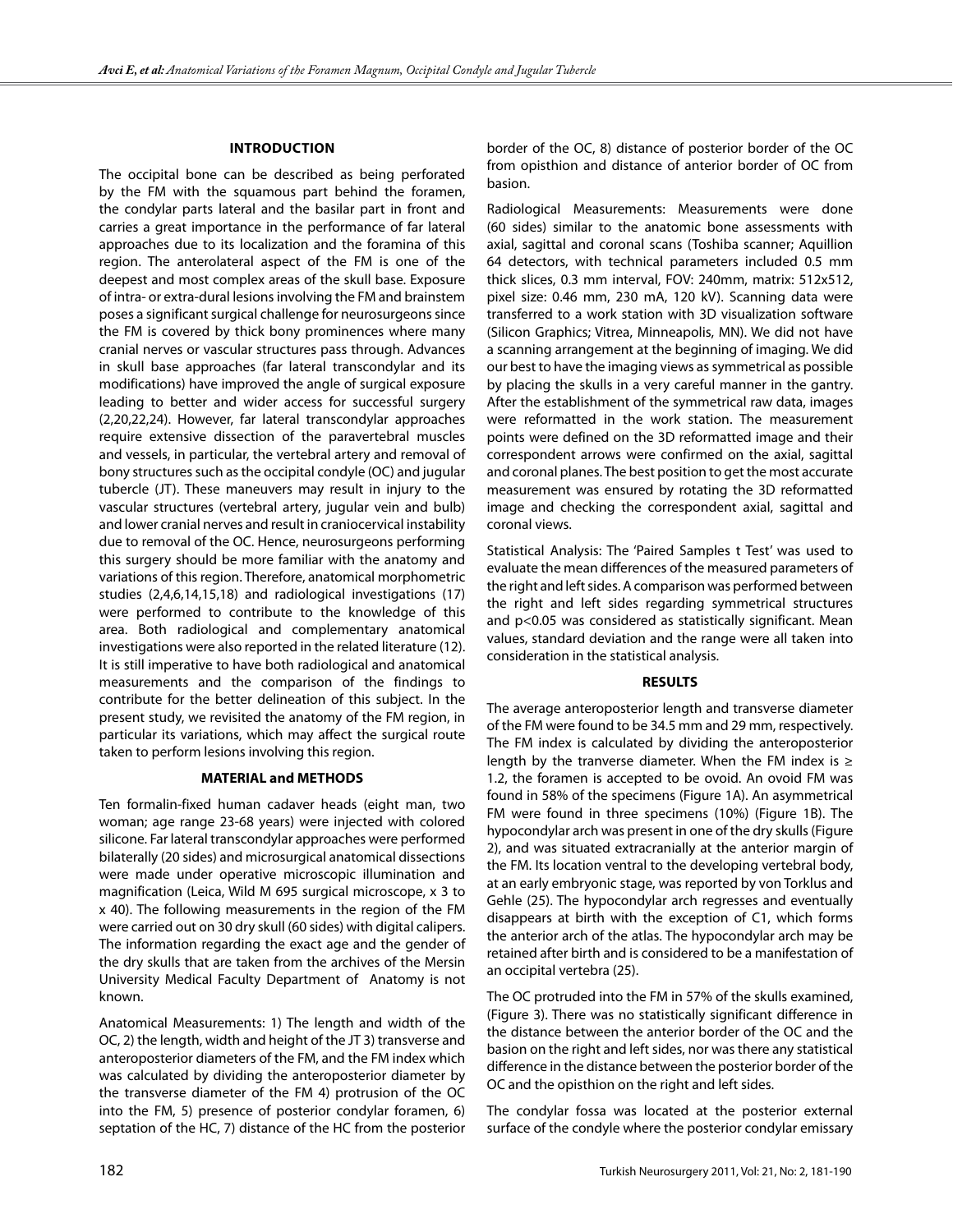vein often passes from the posterior condylar canal (Figure 4A). The posterior condylar emissary vein connects the vertebral venous plexus via the sigmoid sinus and forms an alternative source of venous drainage when the venous flow into the sigmoid sinus-jugular complex is compromised. The posterior condylar foramen was absent unilaterally in 27% of the specimens and bilaterally in 17% of the specimens (Figure 4B). We found the posterior condylar foramen, when present, to be just lateral to the jugular process, located interiorly in the skull base.

The Radio-Anatomical Features of JT, OC and HC: The OC is an oval mass and forms the lateral limits of the craniovertebral junction (Figure 5A,B,C). The radiological and anatomical measurements of the OC comparing the right and the left sides were not found to be statistically significant (Table I). The OC was classified according to its length as <20 mm (short), 20-26 mm (moderate), or >26 mm (long) (15). In this study, the incidences of short, moderate and long OC were found to be 5%, 62%, and 33%, respectively (Figure 6A,B). It was

observed that the morphology of the two condyles were rarely symmetrical (Figure 6C). The JT was located anterosuperior to the OC and HC at the junction of the basilar and condylar portions of the occipital bone (Figure 7A,B,C,D). The jugular process acts as a bridge extending between the condylar and squamosal parts of the occipital bone. The jugular process was situated posterior to the JT. The variability in the height of the JT was carefully evaluated through its measurements as there were no exact anterior and posterior landmarks of the JT and the configuration was highly variable. Statistical significance was not achieved when assessing the anatomical length, width and height of the JT and corresponding radiological values. The mean anatomical length, width and height of the JT were 15.4 mm, 9.6 mm and 7.7 mm, respectively. The mean radiological length, width and height of the JT were 16.5 mm, 9.5 mm and 6.8 mm, respectively. In the present study, a tall JT (height >8.5 mm) was found in 23% of the specimens (Figure 8A) and a flat formation (height <3.5 mm) was found in 10% of the dry skulls (Figure 8B).



**Figure 1: A)** The ovoid type foramen magnum. **B)** Asymmetrical type foramen magnum.



**Figure 2:** The hypocondylar arch between the two occipital condyles at the anterior margin of the foramen magnum. **HA:** Hypocondylar arch, **OC:** Occipital condyle, **C:** Clivus.



**Figure 3:** Protrusion of both occipital condyles into the foramen magnum. Also note the flat type of the jugular tubercle on the left. **OC:** Occipital condyle, **C:** Clivus, **\*\*:** Right Jugular tubercle, **\*:** Flat type of jugular tubercle on the left side.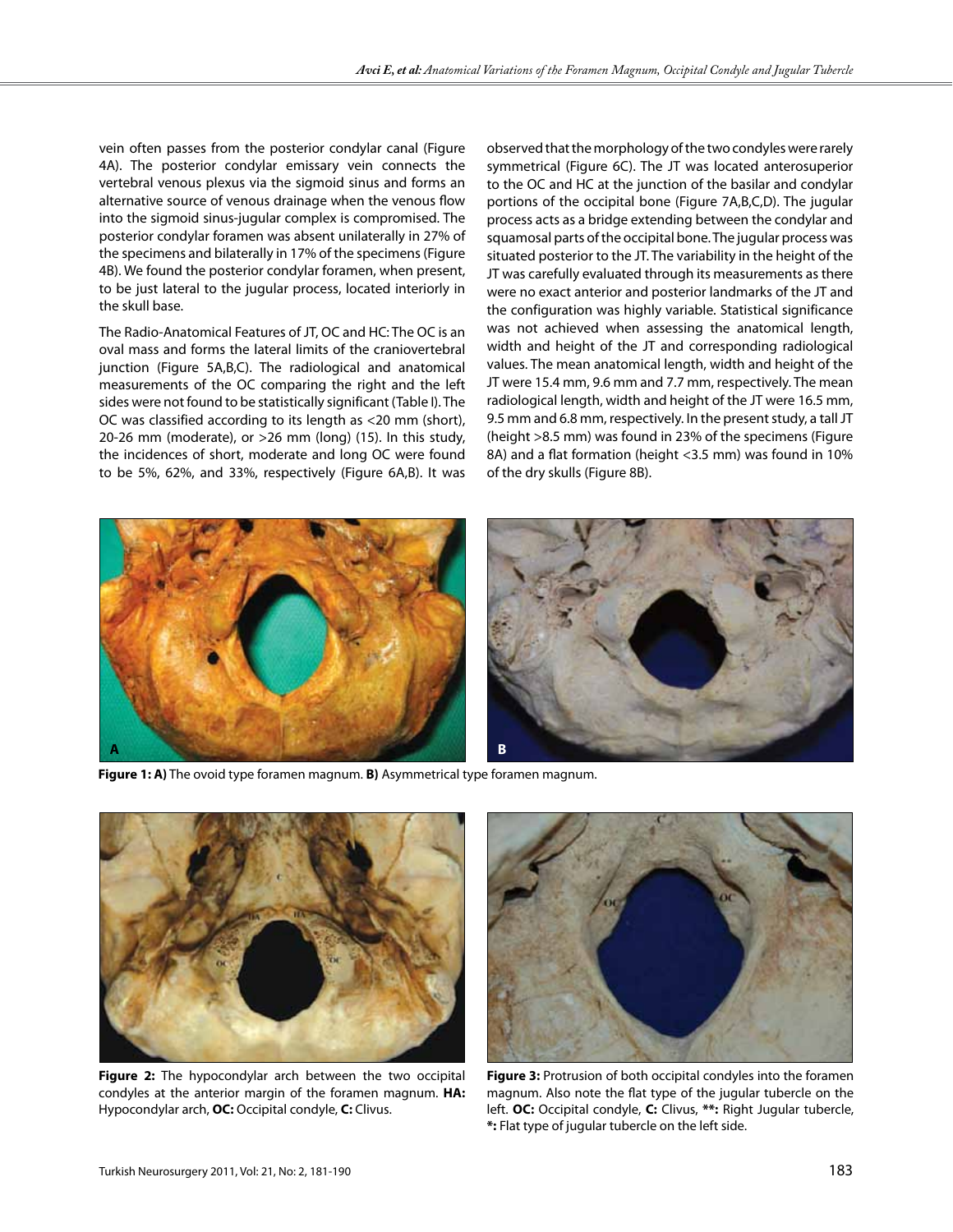



**Figure 4: A)** Median suboccipital craniotomy has been performed and C1 posterior arch has been removed. Both posterior condylar emissary veins have been demonstrated. **VA:** Vertebral artery, **OC:** Occipital condyle, **pcv:** Posterior condylar emissary vein. **B)** In this dry skull specimen, both posterior condylar foramina are absent.







Figure 5: A) Cadaveric dissection shows the relationship between the occipital condyle and posterior part of the foramen magnum region structures. **T:** Tonsil, **OC:** Occipital condyle, **PICA:** Posterior inferior cerebellar artery, **VA:** Vertebral artery, **XI:** Accessory nerve, **C2:** C2 nerve. **B)** Cadaveric dissection shows the occipital condyle, vertical and horizontal segment of the vertebral artery. **OB:** Occipital bone, **OC:** Occipital condyle, **VA:** Vertebral artery, **mb:** Vertebral artery muscular branch, **SC:** Dura of the spinal cord, **LSM:** Levator scapulae muscle, **GC2:** Ganglion of C2. **C)** Suboccipital craniectomy has been performed and right half of the posterior arch of C1 has been removed. The occipital condyle has been exposed. **SS:** Sigmoid sinus, **PFD:** Posterior fossa dura, **OC:** Occipital condyle, **JV:** Jugular vein, **VII:** Facial nerve, **VA:** Vertebral artery, **C1TP:** C1 transverse process, **C2:** C2 nerve.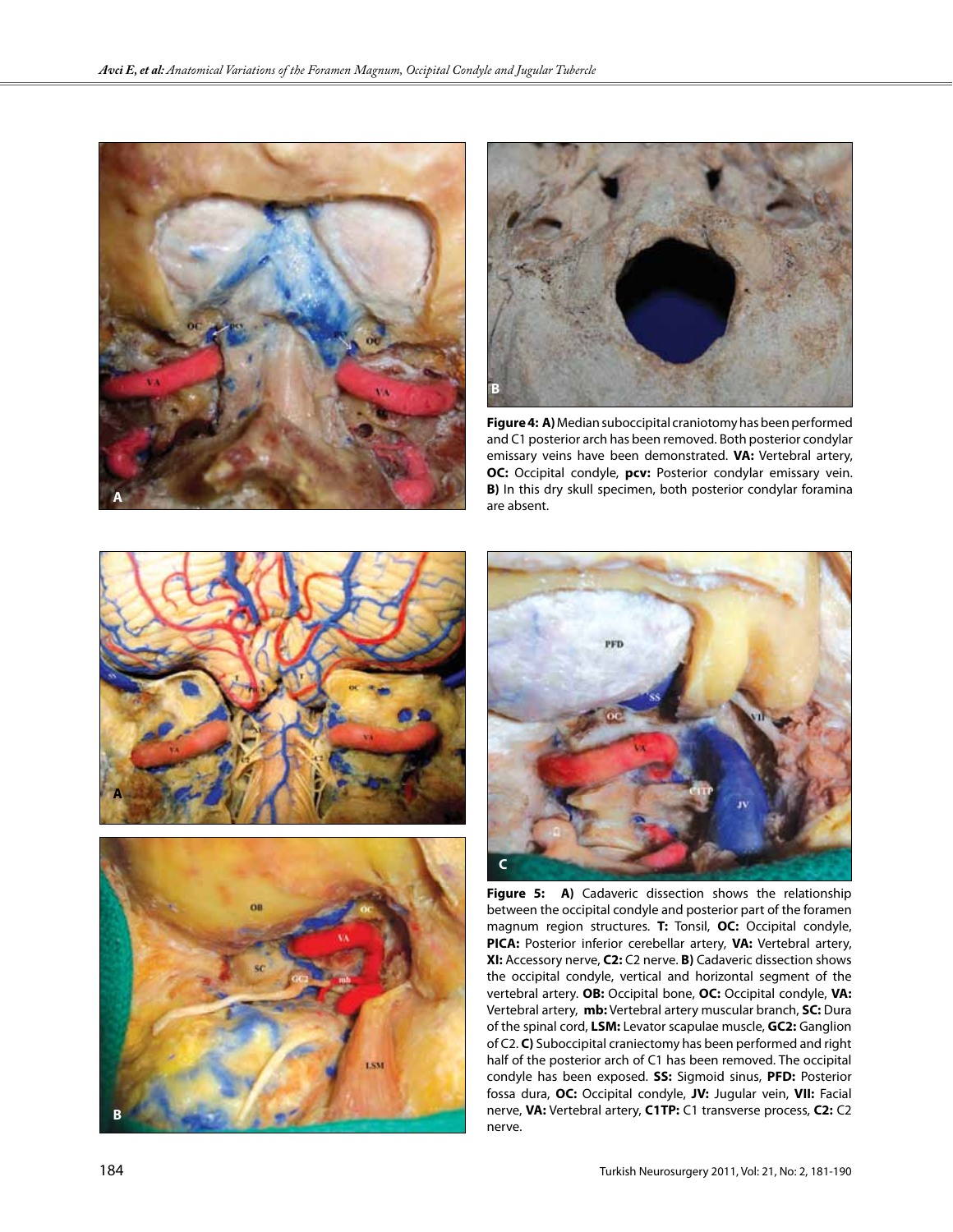





Figure 6: A) The 3D CT scan shows short occipital condyle. **B)** The 3D CT scan shows long occipital condyle. **C)** Morphometric variations of the occipital condyle in dry skull specimen. **OC:** Occipital condyle, **C:** Clivus, **pcf:** Posterior condylar foramen.

The HC is surrounded superiorly by the JT and inferiorly by the OC. It passes from a posteromedial to anterolateral direction. The HC was divided into two parts by a bony septum in 30% of the dry skulls (Figure 9). In this study, the HC was located at a mean distance of 9.9 mm from the posterior border of the OC in dry skull anatomical measurements, and 10.4 mm in 3D-CT measurements (Figure 10A, B). The data of measured parameters are summarized in Table I.

**Table I:** The Measurements of Foramen Magnum Structures (Anatomical and Radiological)

| <b>Parameters (mm)</b>      | <b>Right (n=30)</b> |                 |         | Left $(n=30)$ |                 |         |
|-----------------------------|---------------------|-----------------|---------|---------------|-----------------|---------|
|                             | Range               | <b>Mean</b>     | p value | Range         | <b>Mean</b>     | p value |
| Length of OC (Anatomical)   | 18.2-28.7           | $23.7 \pm 2.6$  | 0.4035  | 18.8-30.9     | $24 + 2.7$      | 0.4035  |
| Length of OC (3D CT)        | $18.7 - 2.4$        | $2.8 \pm 2.4$   | 0.5608  | 19.5-27.5     | $23.9 \pm 2.0$  | 0.5608  |
| Width of OC (Anatomical)    | $9 - 14.5$          | $12.2 \pm 1.2$  | 0.1762  | $9.3 - 15.3$  | $12.4 \pm 1.5$  | 0.1762  |
| Width of OC (3D CT)         | $9.3 - 14.6$        | $12.0 \pm 1.3$  | 0.7115  | $9.8 - 15.3$  | $12.1 \pm 1.5$  | 0.7115  |
| Length of JT (Anatomical)   | 12.5-18.5           | $15.4 \pm 1.24$ | 0.8004  | 12.5-19.4     | $15.3 \pm 1.32$ | 0.8004  |
| Length of JT (3D CT)        | 14.7-18.6           | $16.4 \pm 1.1$  | 0.2929  | 14.3-19.8     | $16.7 \pm 1.4$  | 0.2929  |
| Width of JT (Anatomical)    | $6.8 - 11.8$        | $9.6 \pm 1.2$   | 0.8965  | $7 - 11.8$    | $9.5 \pm 1.2$   | 0.8965  |
| Width of JT (Radiological)  | $6.0 - 11.8$        | $9.5 \pm 1.2$   | 0.7010  | $7.3 - 12$    | $9.5 \pm 1.3$   | 0.7010  |
| Height of JT (Anatomical)   | $3 - 12.7$          | $7.8 \pm 2.3$   | 0.5447  | $3 - 12$      | $7.6 \pm 2.2$   | 0.5447  |
| Height of JT (Radiological) | $3.1 - 9.5$         | $6.8 + 0.8$     | 0.8244  | $3.0 - 9.3$   | $6.7 \pm 1.1$   | 0.8244  |
| HC-OCPB (Anatomical)        | $7.9 - 12.2$        | $9.8 \pm 1.1$   | 0.8599  | $6.6 - 12.2$  | $9.9 \pm 1.4$   | 0.8599  |
| HC-OCPB (Radiological)      | $8.7 - 13.1$        | $10.4 \pm 1.07$ | 0.8004  | $9.1 - 12.3$  | $10.4 \pm 0.7$  | 0.8004  |
| OCAB-B                      | $5 - 14$            | $9.9 \pm 1.9$   | 0.6357  | $5.6 - 13.3$  | 10±2.0          | 0.6357  |
| OCPB-O                      | 23.5-30.7           | $26.6 \pm 1.8$  | 0.2109  | 22.6-33.6     | $27.1 \pm 2.6$  | 0.2109  |

*OC: Occipital condyle, HC: Hypoglossal canal, JT: Jugular tubercle, OCPB: Occipital condyle posterior border, OCAB: Occipital condyle anterior border, B: Basion, O: Opisthion*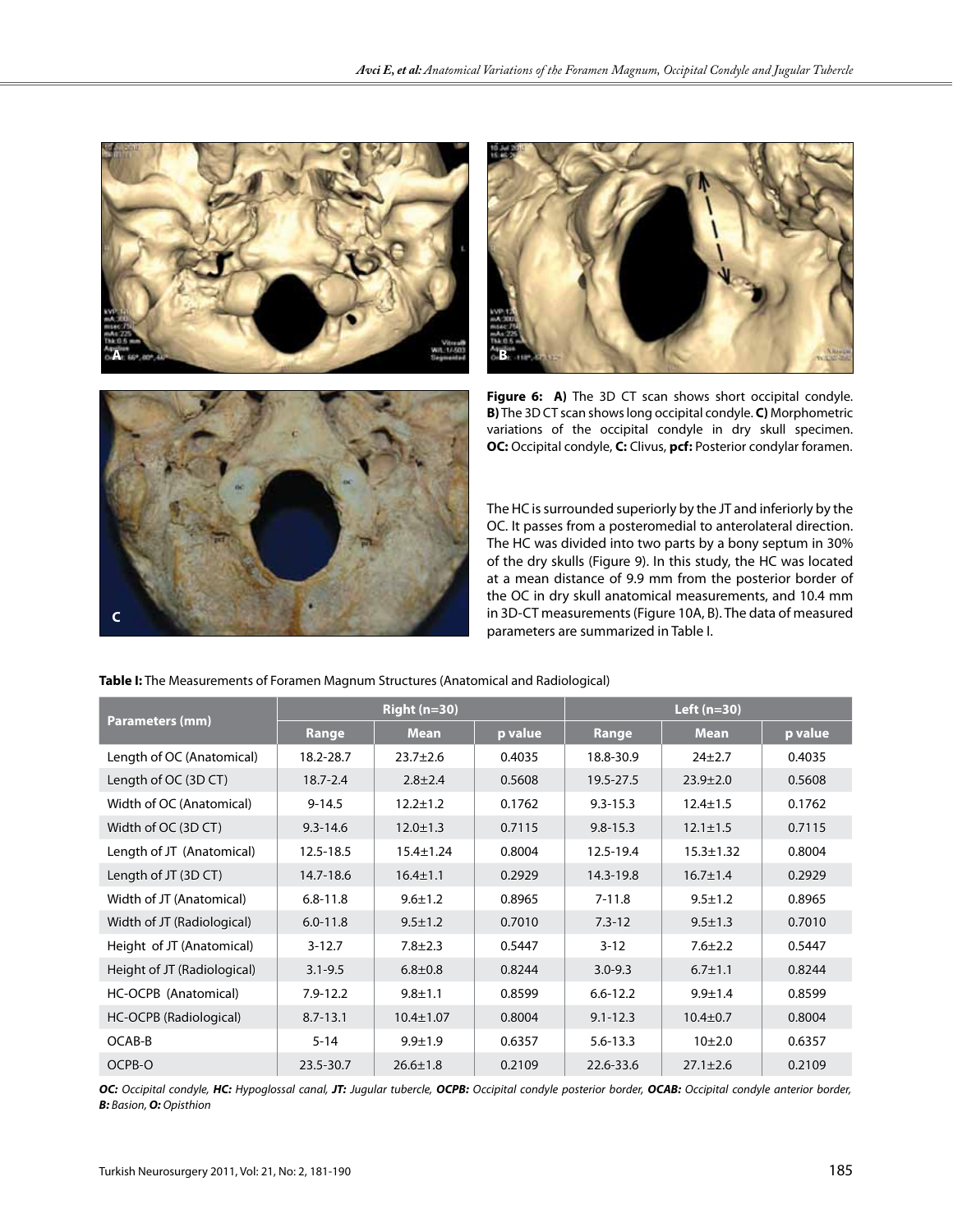



# **DISCUSSION**

The far lateral transcondylar approach is a complex skull base approach that is used to reach the anterior and anterolateral aspects of the craniocervical junction, the FM and the brainstem (1-3,5,7-9,11-13,16,21,22,26) (Figure 11). There are many different terms used to describe this approach, and some of those include far lateral transcondylar, retrocondylar, supracondylar and condylar fossa approaches. Regardless of the terminology used, the main goal is the dissection and early extracranial exposure of the vertebral artery, lateral





Figure 7: A-B) Overview of the lower cranial nerves, their foramina and jugular tubercle. Note the relationship of the JT and the hypoglossal canal. **III:** Oculomotor nerve, **pcp:** Posterior clinoid process, **DS:** Dorsum sellae, **V:** Trigeminal nerve, **VI:** Nervus abducens, **VII:** Facial nerve, **VIII:** Vestibulocohlear nerve, **C:** Clivus, **JT:** Jugular tubercle, **IX:** Glossopharyngeal nerve, **X:** Vagus nerve, **XI:** Accessory nerve, **XII:** Hypoglossal nerve. **C)** A 3D CT shows the JT and bony septum in the hypoglossal canal. **JP:** Jugular process, **IAM:** Internal acoustic meatus, **C:** Clivus, **JF:** Jugular foramen, **JT:** Jugular tubercle, **\*:** Hypoglossal canal bony septum, **D)** Transcondylar approach has been performed, C1 posterior arch has been removed. Note the relationship of the JT and lower cranial nerves. **IX:** Glossopharyngeal nerve, **X:** Vagus nerve, **XI:** Accessory nerve, **XII:** Hypoglossal nerve. **\*\*:** Jugular tubercle, **T:** Tonsil, **VA:** Vertebral artery, **SS:** Sigmoid sinus, **JB:** Jugular bulb.

suboccipital craniotomy and removal of the OC and JT. The degree of resection of the OC and JT depends on the pathology, exact location and the microanatomical features and variations of bony prominences in the FM region (2,6,8- 10,12,13,16,20,23). In spite of many published studies on how much OC and/or JT should be removed, a question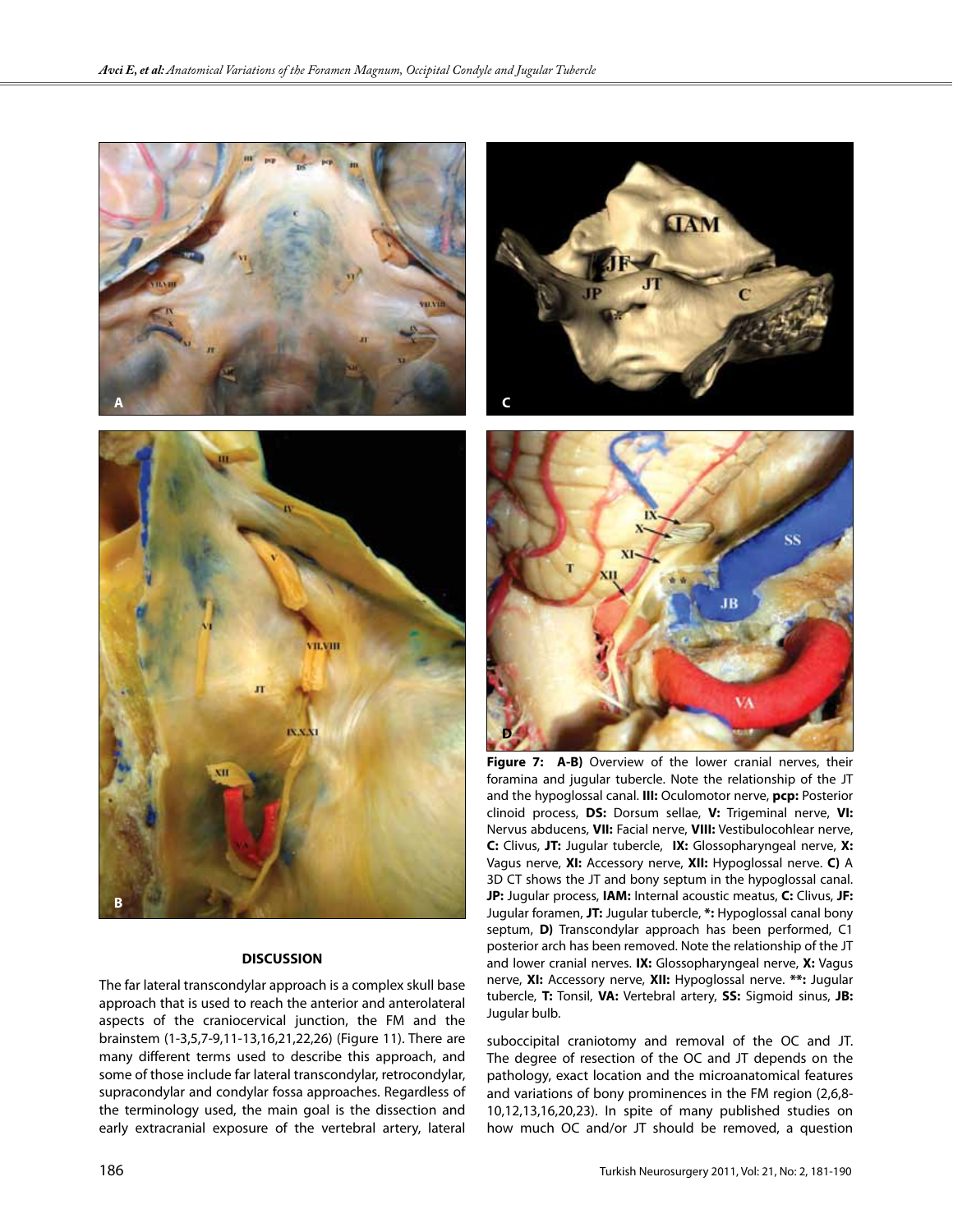

**B**



**Figure 9:** The hypoglossal canal region and the bony septation of the canal are shown on 3D CT.

**Figure 10: A)** On a dry skull, demonstrated the method of measurement of HC and posterior border of the OC. **C:** Clivus, **JT:** Jugular tubercle, **\*:** Hypoglossal canal, **OB:** Squamous portion of the occipital bone, **OC:** Occipital condyle. **B)** Sagittal slice of CT, demonstrated the method of measurement of HC and posterior border of the OC.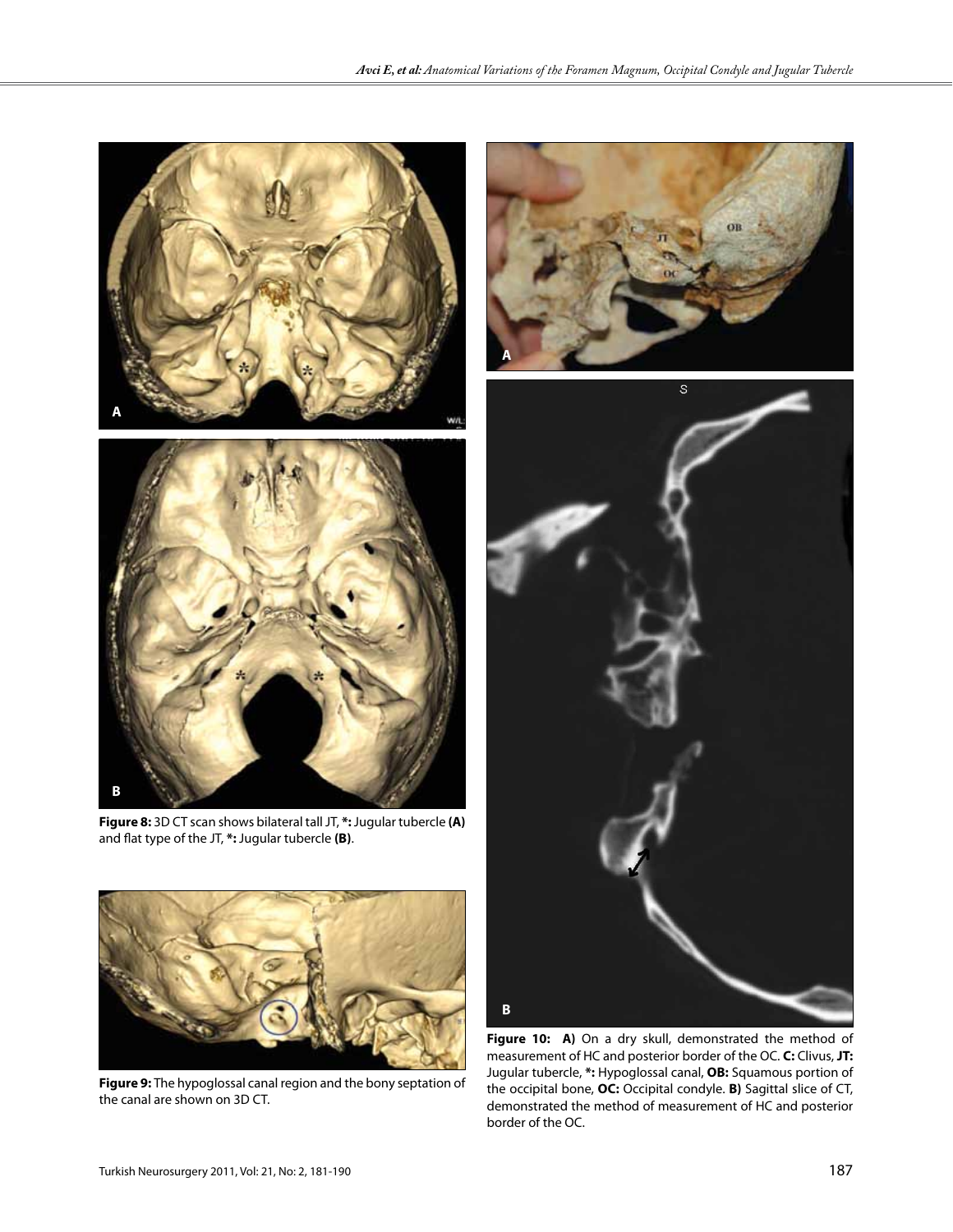

**Figure 11:** Overview after transcondylar approach has been performed. **VA:** Vertebral artery, **C2:** C2 ganglion, **XI:** Accessory nerve, **XII:** Hypoglossal nerve.

of whether or not removal of OC increases the optimal visualization remains unanswered. Furthermore, drilling these bony prominences around critical structures may increase morbidity and mortality even in experienced hands.

According to Dowd et al. (7), the average length of the necessary OC resection to visualize the contralateral JT was found to be 17 mm. Furthermore, this study reported that 2.4 degrees of extra visual angle was obtained for each 1 mm of condyle resection (8). Spektor et al. (23) reported that OC resection produced a 21% to 28% increase in visual angle for the petroclival region. The JT angle (JTA) was measured in a study of condylar fossa exposure in a cadaveric and 3D-CT study (27). This angle is formed by the superomedial point on the HC, the superiormost point along the posterior edge of the OC, and the superiormost point of the medial JT. When the JT and OC are not prominent (JTA>180º), a transcondylar approach does not significantly increase petroclival or brainstem exposure compared with the condylar fossa approach (27). The measured values of all the above-mentioned structures may help the surgeon in a limited manner, compared to the thorough knowledge of the anatomical variations and the universal landmarks (3- 5,7,10,14,15,18).

The following points have been demonstrated by the present study: 1) The shape and morphologic variations of the FM are important. In an ovoid type of the FM, the ability of the surgeon to adequately expose the anterior portion of the FM might be difficult. In our study, the shape of the FM varied and the ovoid FM was demonstrated in 58% of the specimens. An asymmetrical FM was found in 10% of the specimens, and the hypocondylar arch was found in one of our dry skulls. 2) Protrusion of the OC, morphologic variations and the length of the OC is another important factor. The present study demonstrated that the OC protruded into the FM in 57% of the skulls examined. Muthukumar et al. demonstrated that the OC protrudes significantly into the FM in 20% of the skulls (14). Protrusion of the OC into FM, especially in the ovoid type of FM, may indicate more extensive bony removal during surgery. The same amount of partial condylectomy may cause greater occipitocervical instability in short OC. It is known that although a 1/3-2/3 resection may not cause craniocervical instability, total resection may lead to the mentioned effect (2). In the present study, short and long OC were determined in 5% and 33% of the specimens, respectively. On the other hand, Naderi et al. found that the OC was short in 8.6% and long in 14.1% (15). 3) The distance between the HC and the posterior border of the OC is critical. This measurement gives an indication about the maximum amount of resectable condyle without entering the HC. This distance was found to be 9.9 mm, on average, in anatomical dry skull measurements. On radiological examination we found the average measurement of this distance to be 10.4 mm. Other authors have found the HC at an average distance of 12.2 mm from the posterior margin of the OC in dry skull measurements (14) and Barut et al. (2) found that this distance to be 12.5 mm at the right side and 12.6 mm at the left (2). The present study demonstrated that the HC was divided into two parts by a bony septum in 30% of the dry skulls. Septated HCs have been reported on one or both sides in 6% of the dry skulls (19). Muthukumar et al. showed that the HC was divided into two by a bony septum in 30% of the dry skulls(14). 4) Distance of the posterior border of the OC from opisthion is important because a longer corridor provides a wider space for a far lateral transcondylar approach. In the present study, the average distance was 26.9 mm.

Both extra and intradural JT resection can be performed for lesions of the brainstem to gain a wider exposure. The intradural resection of the JT has been reported and suggested just by three authors including Day (5), Mori K et al. (13) and Salas E et al. (20). They have recommended this procedure especially for some complex vertebral artery and posterior inferior cerebellar artery aneurysms. On the contrary, Mintelis et al. (12) stated that JT drilling must be performed extradurally to avoid any damage to the lower cranial nerves. Day (5) observed that JT resection had provided an operative corridor that was 2 to 4 mm, which was necessary in some cases for adequate visualization of the anterior aspect of the aneurysm neck and the parent vessel. Spektor et al. (23) reported their experience in a cadaveric study regarding the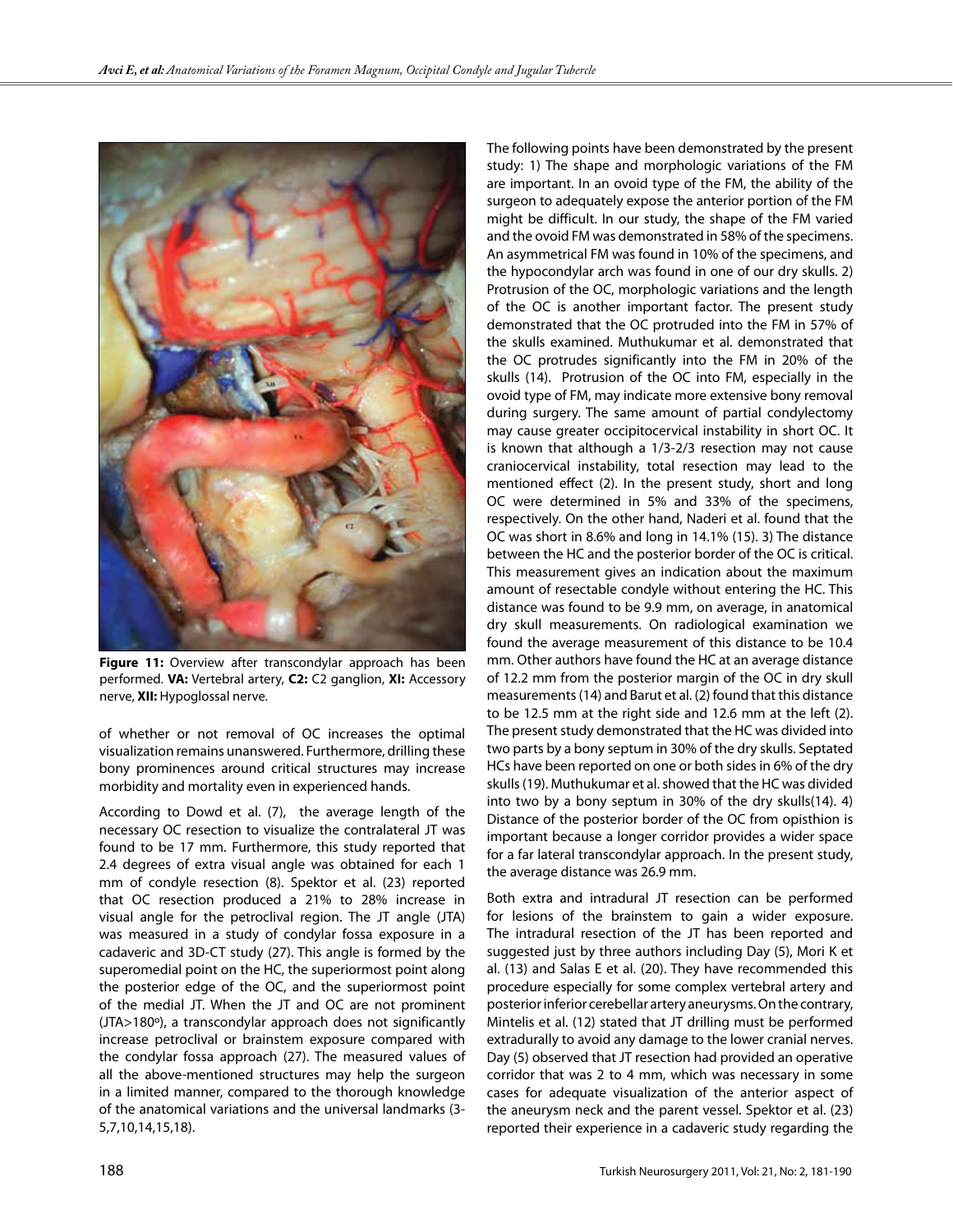extradural JT resection which provided an increased exposure of 28% to 71%.

There is really dearth of anatomical investigation evaluating the morphometric characteristics of the JT (12,17). Objective anatomical landmarks were suggested for a more precise and reliable assessment by recent studies and length of the JT was reported to be measured between the posterior condylar canal and basilar part of the clivus (12). However, these landmarks may not be constantly present. In our study, posterior condylar foramen was absent unilaterally in 27% of specimens and bilaterally in 17% of the specimens. Muthukumar et al. demonstrated that the condylar canal was present in 60% of the skulls (14). Therefore, the posterior condylar canal may not be used as a constant landmark. We measured the JT length between the anterior and posterior regions where this structure flattens. Mintelis and his colleagues (12) measured the JT width as the distance between the anterior border of the hypoglossal canal and the anterior infrajugular point. The thickness was measured according to the points of the imaginary lines drawn perpendicular to the width and the length.

The present morphological study of the anatomical measurements revealed that the distance of the tip of the JT to the HC, and the height of the JT, was of considerable importance in restricting the vision of the medially located lesion (Figure 12). However, the aforementioned anatomical consideration should not be overemphasized in real life surgery because careful drilling along with thorough anatomical knowledge and surgical experience are irreplaceable.

Radiological measurements were performed for two anatomical structures, OC and JT, that limit the surgical view of the lesions located to the anterior of the FM. Statistical analysis of the anatomical measurements and the corresponding radiological mean values did not show any statistical significance. The similarity of the radiological assessment using 3D CT to the anatomical measurement strengthens the accepted notion that preoperative radiological evaluation is of utmost importance for achieving surgical success.



**Figure 12:** Coronal CT scan shows the height of the JT.

# **CONCLUSION**

One has to be familiar with the anatomical structures of the FM region and the probable variations of the structures in order to achieve the widest exposure with the best surgical outcome. The OC and JT are the main bony prominences obstructing the anterolateral surface of the brainstem for the far lateral approaches. The statistical insignificance of the radiological and anatomical measurements indicated that the radiological assessment greatly helps to organize the preoperative preparation.

#### **REFERENCES**

- 1. Al-Mefty O, Borba LA, Aoki N, Angtuaco E, Pait TG: The transcondylar approach to extradural nonneoplastic lesions of the craniovertebral junction. J Neurosurg 84(1):1-6, 1996
- 2. Barut N, Kale A, Suslu HT, Ozturk A, Bozbuga M, Sahinoglu K: Evaluation of the bony landmarks in transcondylar approach. Brit J of Neurosurgery 23:276-281, 2009
- 3. Bertalanffy H, Seeger W: The dorsolateral, suboccipital, transcondylar approach to the lower clivus and anterior portion of the craniocervical junction. Neurosurgery 29:815-821, 1991
- 4. Bozbuga M, Ozturk A, Bayraktar B, Ari Z, Sahinoglu K, Polat G, Gurel I: Surgical anatomy and morphometric analysis of the occipital condyles and foramen magnum. Okajimas Folia Anat Jpn 75:329-334, 1999
- 5. Day JD: Intradural jugular tubercle reduction to enhance exposure via the transcondylar approach: Technical note. Neurosurgery 55:247-250, 2004
- 6. De Oliveira E, Rhoton AL Jr, Peace D: Microsurgical anatomy of the region of the foramen magnum. Surg Neurol 24:293-352, 1985
- 7. Dowd GC, Zeiller S, Awasthi D: Far lateral transcondylar approach: Dimensional anatomy. Neurosurgery 45:95-100, 1999
- 8. Goel A, Desai K, Muzumdar D: Surgery on anterior foramen magnum meningiomas using a conventional posterior suboccipital approach: A report on an experience with 17 cases. Neurosurgery 49:102-106, 2001
- 9. Heros RC: Lateral suboccipital approach for vertebral and vertebrobasilar artery lesions. J Neurosurg 64:559-562, 1986
- 10. Lang J: Skull base and Related Structures. Atlas of Clinical anatomy. 2nd ed. Stuttgart/New York: Schattauer, 2001
- 11. Matsushima T, Natori Y, Katsuta T, Ikezaki K, Fukui M, Rhoton AL: Microsurgical anatomy for lateral approaches to the foramen magnum with special reference to transcondylar fossa (supracondylar transjugular tubercle) approach. Skull Base Surgery 8:119-125, 1998
- 12. Mintelis A, Sameshima T, Bulsara KR, Gray L, Friedman A.H, Fukushima T: Jugular tubercle: Morphometric analysis and surgical significance. J Neurosurg 105:753-757, 2006
- 13. Mori K, Nakao Y, Yamamoto T, Maeda M: Intradural jugular tuberclectomy in a case of inadequate extradural removal. Surg Neurol 64:347-350, 2005
- 14. Muthukumar N, Swaminathan R, Venkatesh G, Bhanumathy SP: A morphometric analysis of the foramen magnum region as it relates to the transcondylar approach. Acta Neurochir (Wien) 147:889-895, 2005